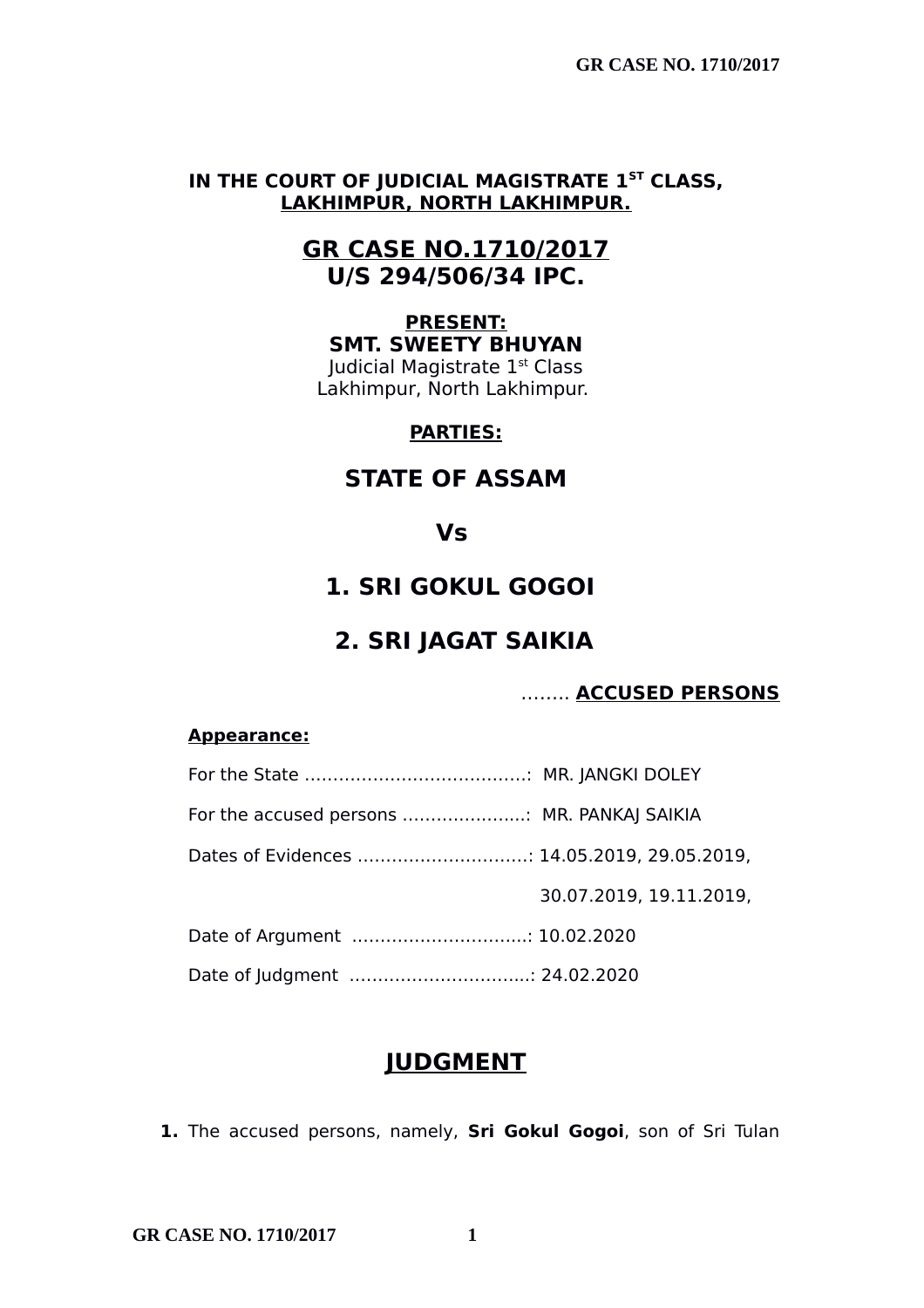Gogoi, R/o village – No.1 Lathow, Police Station – North Lakhimpur, and **Sri Jagat Saikia,** son of Sri Dharani Saikia @ Funu, R/o village – Adarsha Gaon, Police Station- North Lakhimpur, in the District of Lakhimpur, here in this case have been put to trial to answer the charges for the offence punishable under Section 294/506/34 of the Indian Penal Code.

**2.** The brief facts of the prosecution case is that on 13.06.2017 at about 11 A.M. the informants in connection with a case lodged against the Nowboicha Regional Srimanta Sankardev Kala Krishti Vikash Kendra alongwith some reknowned persons and members of the Kendra alongwith an Advocate appeared before the Nowboicha Outpost and then on the aid of the father of the accused Gokul Gogoi, namely, Sri Tulan Gogoi, the said accused Gokul Gogoi wrongfully confined the informants alongwith the other persons within the premises of the Police Outpost and the accused Jagat Saikia criminally intimidated them to cut them into pieces with a dao. Somehow the informants alongwith the other members of the Kendra saved their lives. The accused persons while the informants and the other persons were inside the police outpost, they even attempted to bring a dao so that none of the person could come out of the outpost, so as to cut them into pieces. The accused persons also uttered obscene words against the informants and the other persons and threatened to kill them whenever they got chance in the future. Hence, the case, and the same was registered as North Lakhimpur Police Station Case No.746/2017 under Sections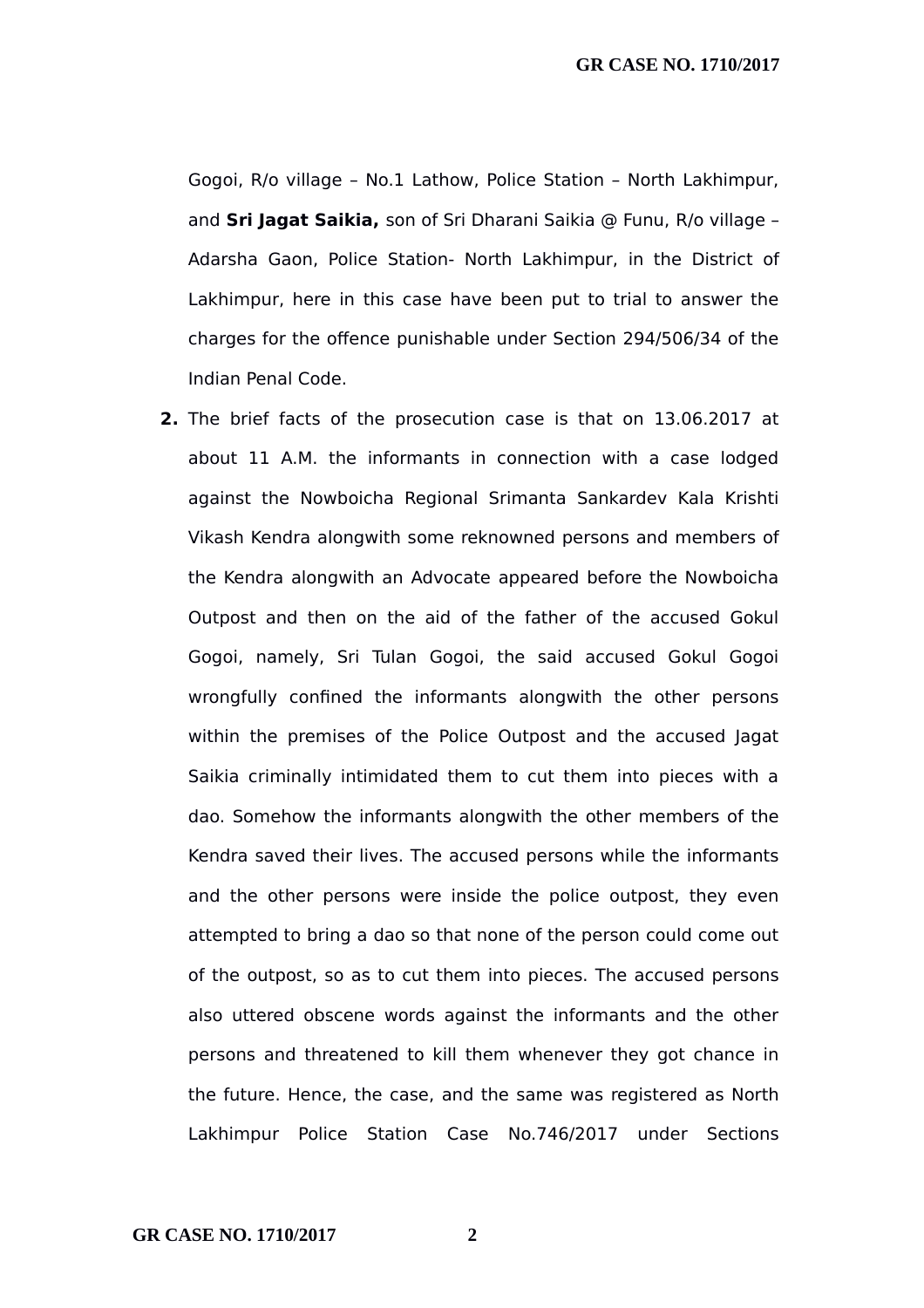294/506/34 of the Indian Penal Code against Sri Gokul Gogoi and Sri Jagat Saikia named in the ejahar. The Investigating Officer submitted Charge Sheet against the accused persons, namely, Sri Gokul Gogoi and Sri Jagat Saikia under Sections 294/506/34 of the Indian Penal Code.

- **3.** After appearance of the accused persons, the copies of the relevant documents were furnished to both the accused persons. Upon hearing and on perusal of the case record the particulars of offence under sections 294/506/34 of IPC were read over and explained to the accused persons by my Learned Predecessor to which they pleaded not guilty and claimed to be tried.
- **4.** In support of the case, the prosecution has adduced 6 PWs and 1 CW. The statements of the accused persons were recorded under Section 313 Cr.P.C. and the accused persons denied of committing the alleged offence and also denied to adduce any evidence in their support.
- **5.** After perusing the case record and hearing both sides the following points for determination are framed:
	- (i) Whether the accused persons, on 13.06.2017 at about 11 A.M. in the Nowboicha Police Outpost, in furtherance of their common intention, uttered obscene words against the informants and the other persons present alongwith the informants, in or near any public place to the annoyance of other persons, and thereby committed an offence punishable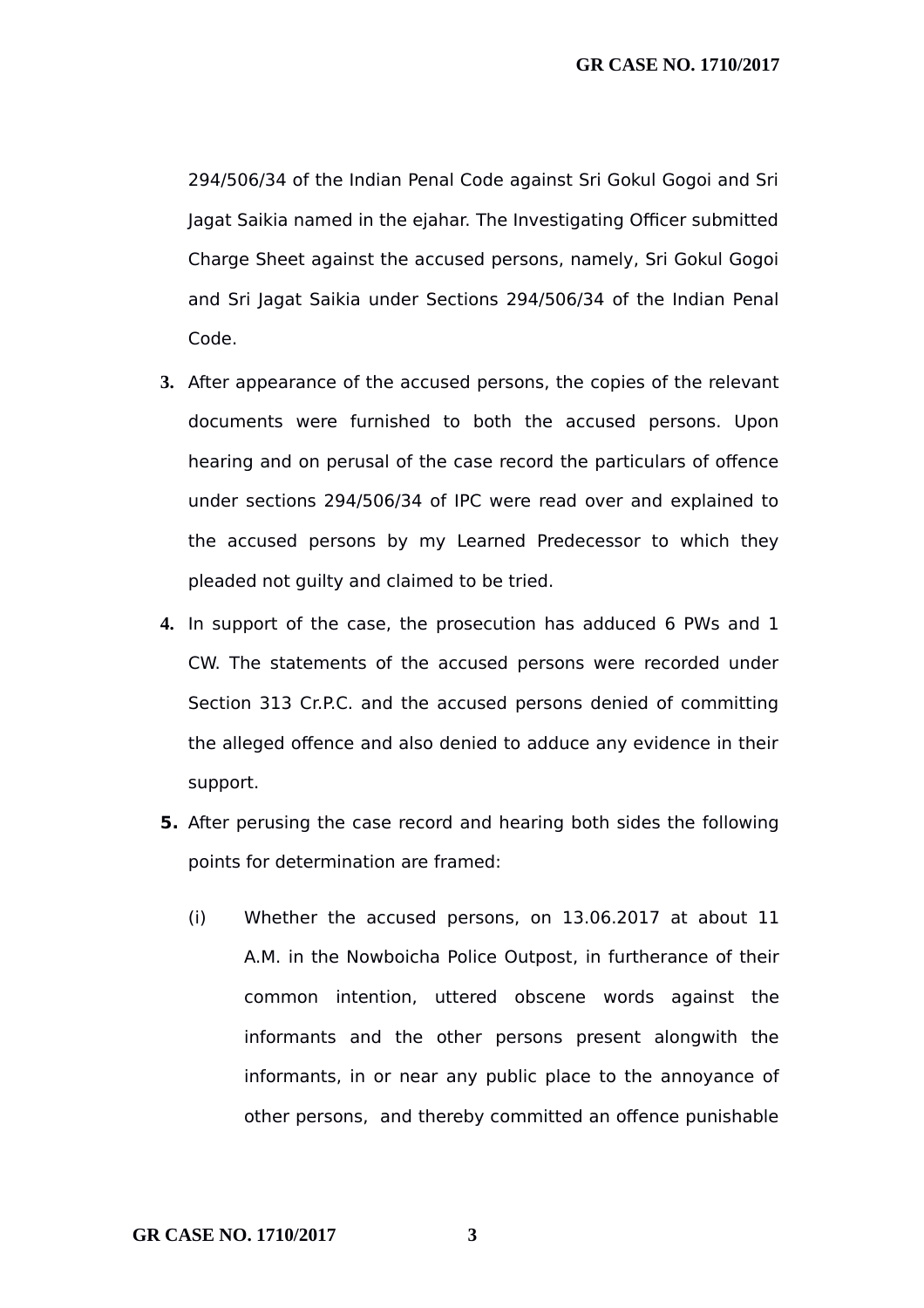under section **294/34** IPC?

(ii) Whether the accused persons, on 13.06.2017 at about 11 A.M. in the Nowboicha Police Outpost, in furtherance of their common intention, criminally intimidated the informants and the other persons present alongwith the informants with the threatening to cause death and thereby committed an offence punishable under Section **506/34** IPC?

#### **DECISIONS AND REASONS FOR DECISION:**

- **6.** I have heard the argument from both sides.
- **7.** All the points for determination are decided together for the purpose of convenience and brevity.

The informants stated in their ejahar that on 13.06.2017 at about 11 A.M. the informants in connection with a case lodged against the Nowboicha Regional Srimanta Sankardev Kala Krishti Vikash Kendra alongwith some reknowned persons and members of the Kendra alongwith an Advocate appeared before the Nowboicha Outpost and then on the aid of the father of the accused Gokul Gogoi, namely, Sri Tulan Gogoi, the said accused Gokul Gogoi wrongfully confined the informants alongwith the other persons within the premises of the Police Outpost and the accused Jagat Saikia criminally intimidated them to cut them into pieces with a dao. Somehow the informants alongwith the other members of the Kendra saved their lives. The accused persons while the informants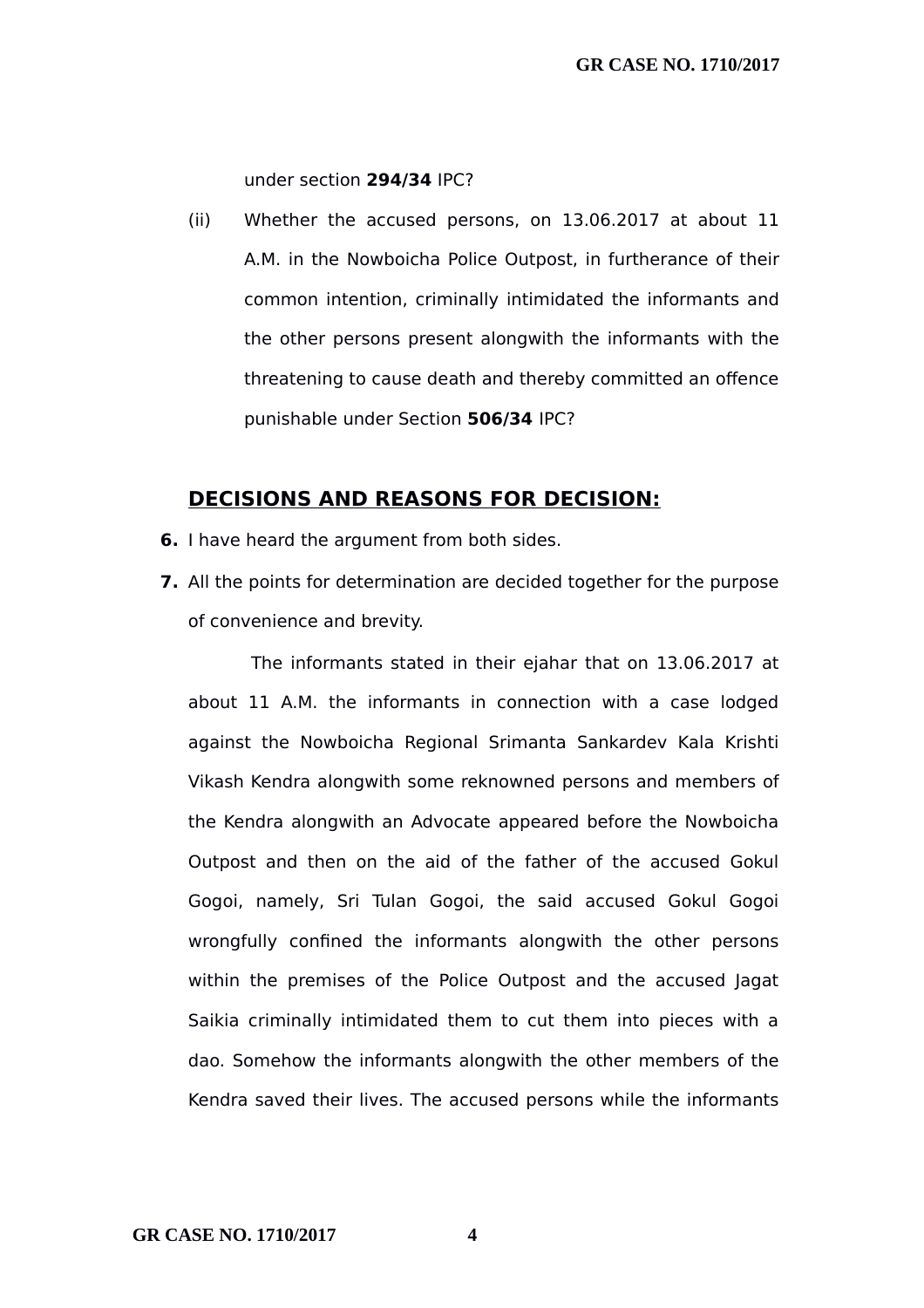and the other persons were inside the police outpost, they even attempted to bring a dao so that none of the person could come out of the outpost, so as to cut them into pieces. The accused persons also uttered obscene words against the informants and the other persons and threatened to kill them whenever they got chance in the future.

The PW1 Sri Tapeswar Saikia, who is one of the informant stated in his evidence that on the day of the incident there was an altercation between him and the accused persons and out of anger he lodged the case. That they have settled the matter amicably with the accused persons and has no grievances against them.

The other informant who has been examined as CW1 Sri Jageswar Borah stated in his evidence that on the day of the incident at the Nowboicha police outpost the accused persons threatened all of them to cut into pieces.

The PW2 Horen Sharma stated in his evidence that on the day of the incident he was present in the Nowboicha outpost and about 63 persons of the Srimanta Sankardeb Kristi Bikash Kendra were present there for amicable settlement and then the accused Gokul Gogoi shouted at them saying that they have misbehaved with his father and he will not allow them to come out of the outpost and if they all came out then he will cut them into pieces. The accused Jagat Gogoi told the boys who accompanied him to bring dao, shovel to cut them into pieces.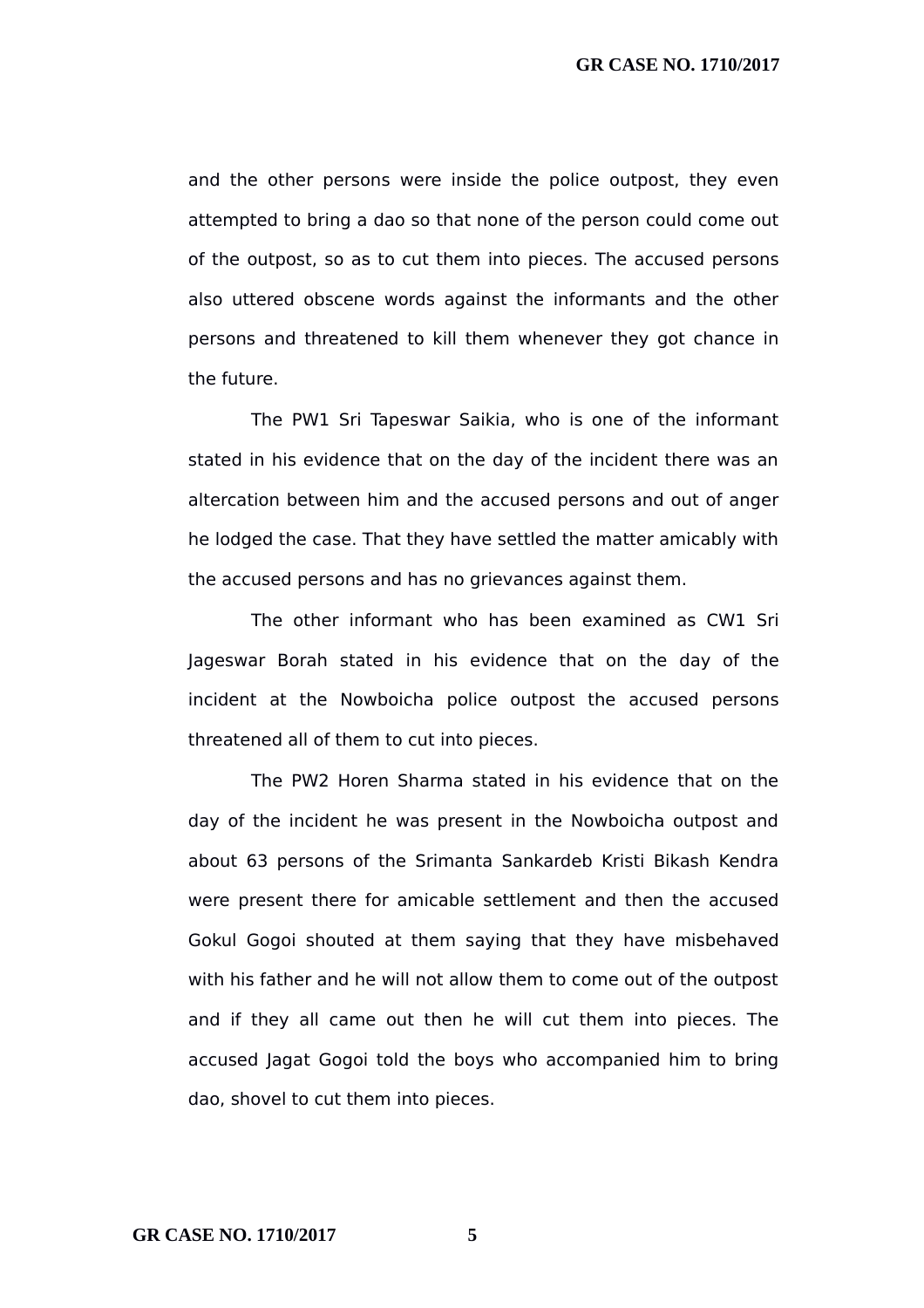The PW3 Dilip Hazarika stated in his evidence that on the day of the incident he alongwith the other members of the Srimanta Sankardeb Kristi Bikash Kendra were present in the Nowboicha outpost and there the accused Gokul Gogoi came and threatened them that no one of them could come out of there and he will tie them with a rope.

The PW4 Shekhar Jyoti Borah stated in his evidence that on the day of the incident he took his father alongwith about 80 persons to the Nowboicha police outpost regarding a case and then at first the accused Gokul Gogoi came to the room of the I/C and adduced the villagers using obscene words. Thereafter, the accused Jagat Saikia came there and told them to close the door and told that if someone comes out of the room then they will cut them into pieces. At that time he was outside the room of the I/C and others including his father were inside the room.

The PW5 Hemanta Rajkhowa stated in his evidence that on the day of the incident he appeared before the I/C Nowboicha police outpost and about 20 persons were there in the room of the I/C and when they came out of the room the accused Jagat Saikia and Gokul Gogoi abused them using obscene words.

**8.** The informant Tapeswar Saikia alleged in the ejahar that the accused persons criminally intimidated him and the other persons who were present in the outpost in connection with a case lodged by the father of the accused. That the accused persons also uttered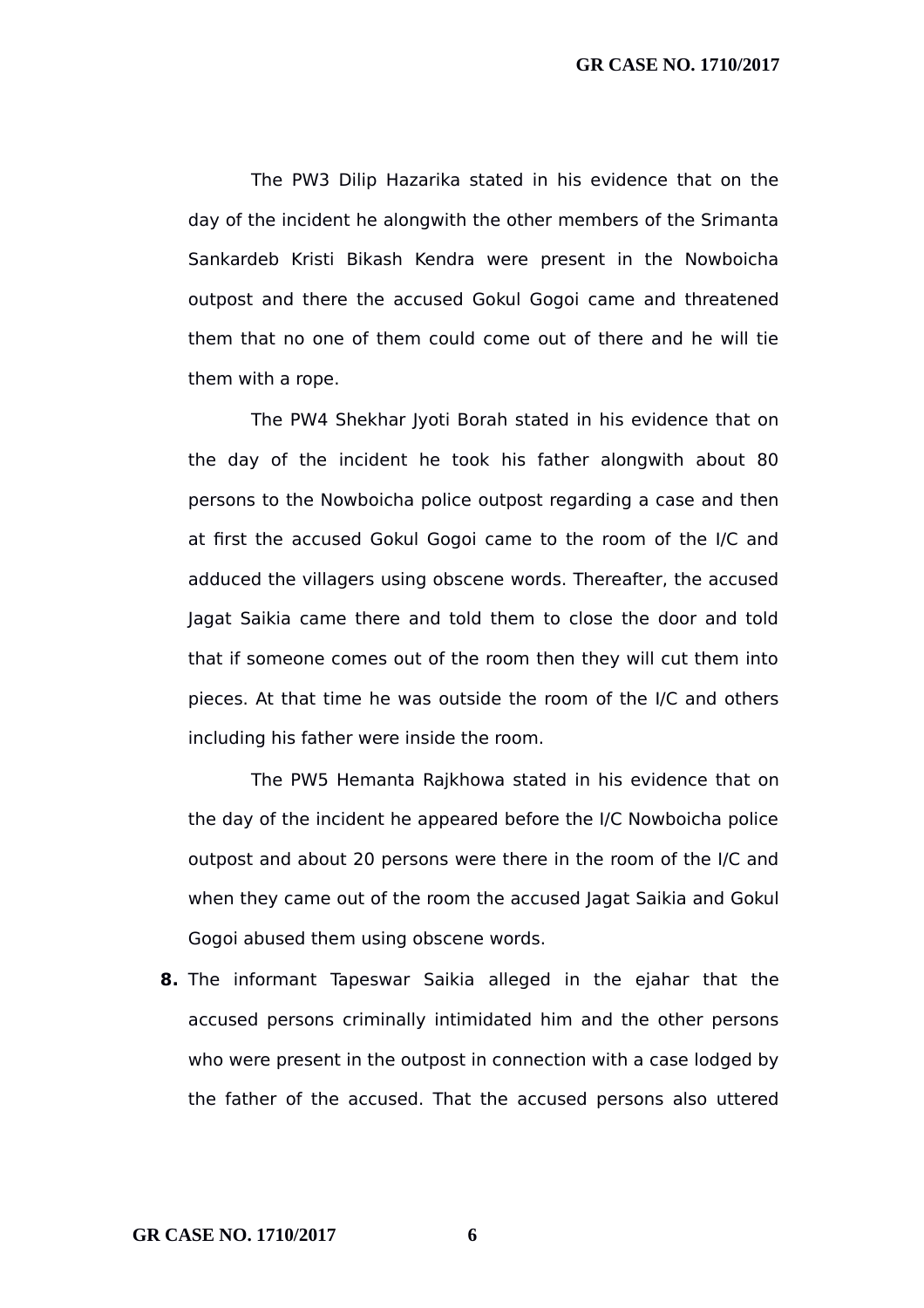obscene words against them. He also brought the said allegation before the Investigating Officer who recorded his statement. But in his evidence before the court he did not mention any such allegations and instead deposed that there was only an altercation and he lodged the case out of anger. The other informant who was brought as CW1 deposed that the accused persons threatened to cut them into pieces. The PW2, PW4 and PW5 although deposed before the court that the other accused Jagat Saikia was present at the time of the incident but in their statement before the police they specifically stated that the said accused was not present at the time of the incident.

**9.** Further other than the PW4 and PW5 none of the other PWs deposed about utterance of obscene words by the accused persons. But all the PWs have mentioned about the utterance of obscene words by the accused persons in their statements before the police, as such, in order to prove that the accused persons have uttered obscene words against the informants and the other persons in the police outpost, it is essential that the prosecution proves it beyond all reasonable doubts, but considering the fact that other than PW4 and PW5 none of the witnesses mentioned about utterance of obscene words as well as the fact that there are contradictions as to the presence of the accused Jagat Saikia at the time of the incident raises serious doubts as to the commission of the said offence by the accused persons. Hence, it can be said that the prosecution has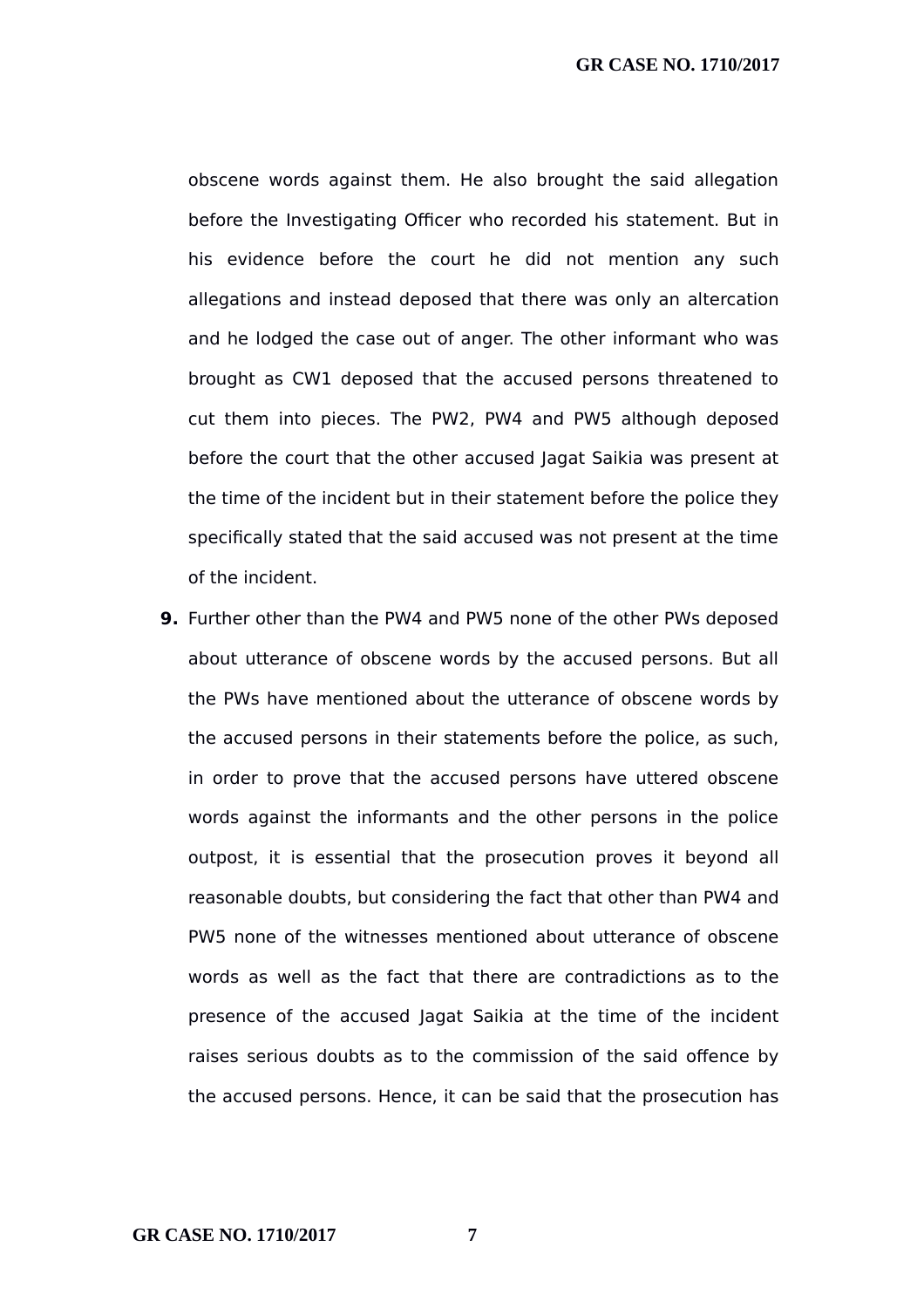miserably failed in proving the guilt under Section **294/34** of the accused persons beyond all reasonable doubts.

**10.** The next offence alleged is the offence of criminal intimidation to cause death. Firstly there are contradictions in the statements of the informant before the police and his deposition before the court. Secondly the Investigating Officer failed to adduce the evidence of the other informant Jageswar Bora as a PW evidence due to which his statement was not recorded and he was called as a court witness. Thirdly all the other PWs although stated in their statements before the Investigating Officer that the accused Jagat Saikia was absent at the time of the incident, but in their evidence before the court, they deposed that the accused Jagat Saikia was present at the time of the incident and threatened them alongwith the accused Gokul Gogoi. These factors taken together raises severe doubts as to the credibility of the witnesses and thereby weakening the case of the prosecution. As the principle is to establish the guilt beyond all reasonable doubts but in the presence circumstances it can be seen that several doubts have arisen and the benefit of the same goes to the accused persons. Hence, the prosecution has completely failed in proving the guilt of the accused persons u/s **506/34** beyond all reasonable doubts thereby making them not guilty under the alleged sections of law.

#### **(Contd....)**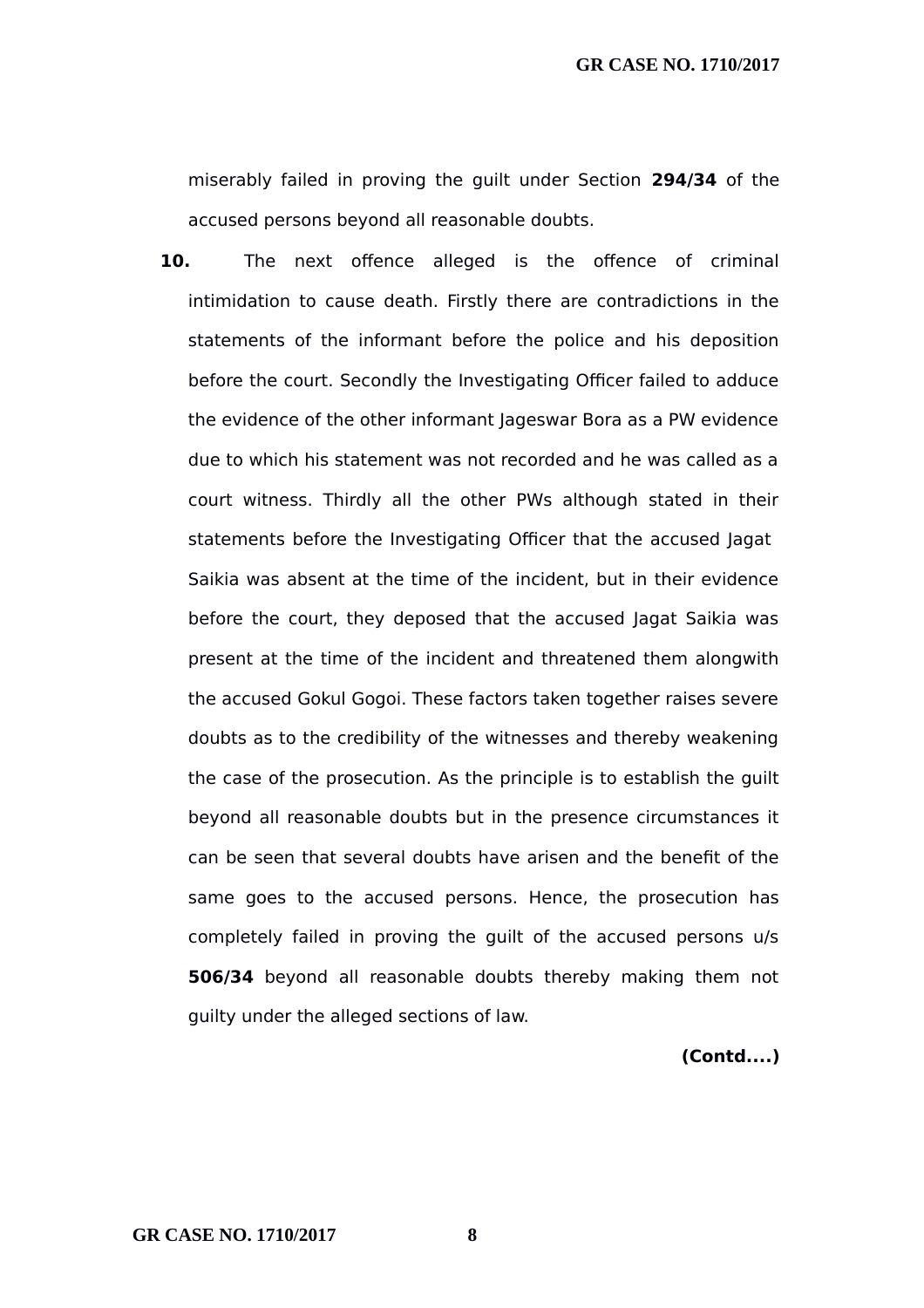#### **ORDER**

As this court finds both the accused persons, namely, **Sri Gokul Gogoi** and **Sri Jagat Saikia,** not guilty of the offence u/s 294/506/34 of IPC, the accused persons are acquitted of the charges u/s 294/506/34 of IPC.

The accused persons are set at liberty forthwith.

The bail bonds are extended for 6 (six) months from today.

The judgment is pronounced in the open court.

**Given under my hand and seal of this court on 24th of February, 2020.**

#### (SMT. SWEETY BHUYAN) JUDICIAL MAGISTRATE 1ST CLASS LAKHIMPUR, NORTH LAKHIMPUR

Dictated & Corrected by me:

(SMT. SWEETY BHUYAN) JMFC,NORTH LAKHIMPUR

Transcribed & typed by me:

Kumar Gaurav (Stenographer)